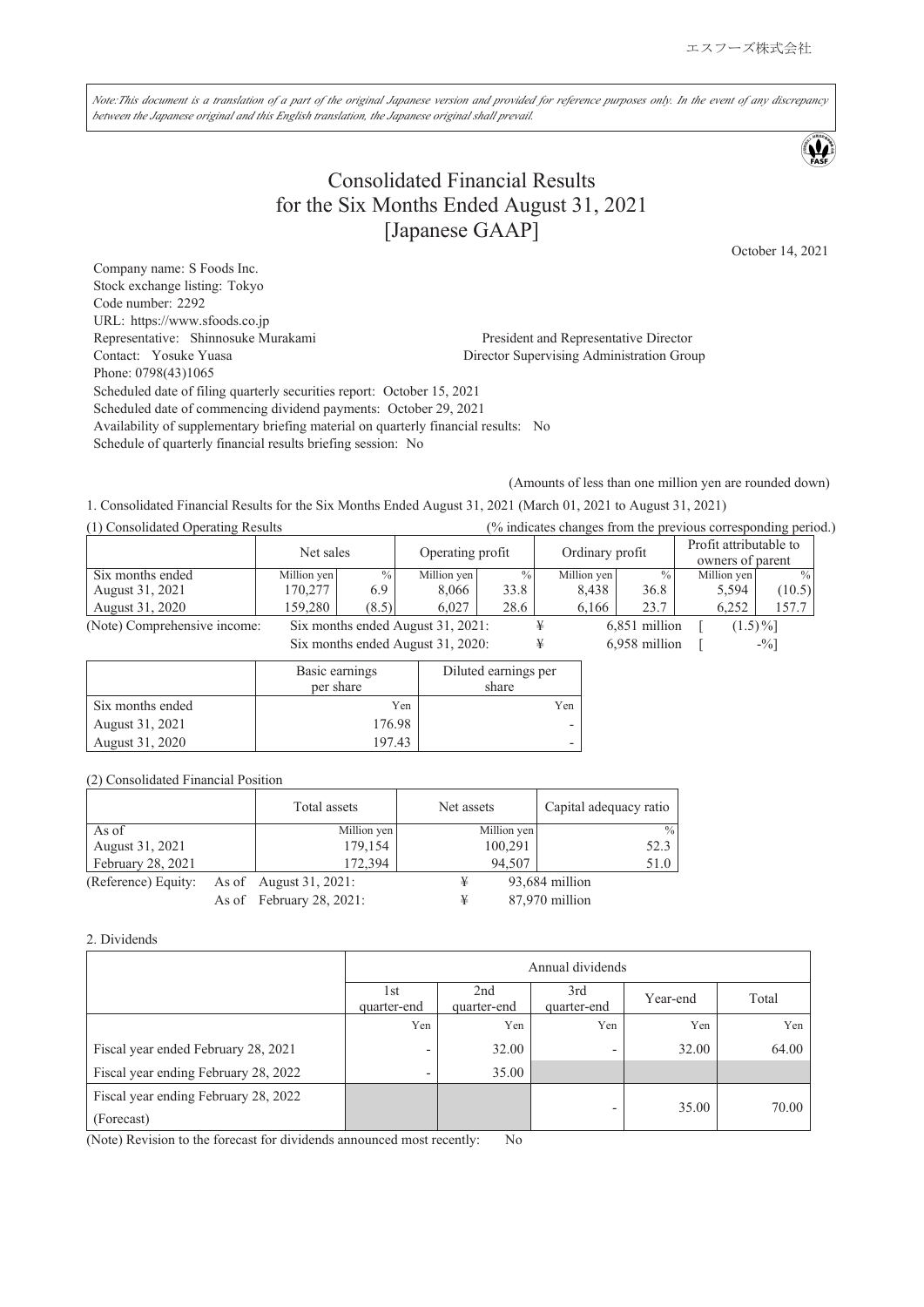3. Consolidated Financial Results Forecast for the Fiscal Year Ending February 28, 2022(March 01, 2021 to February 28, 2022)

|  |  |  | (% indicates changes from the previous corresponding period.) |  |
|--|--|--|---------------------------------------------------------------|--|
|  |  |  |                                                               |  |

|           | Net sales   |               | Operating profit |      | Ordinary profit |      | Profit attributable to<br>owners of parent |               | Basic earnings<br>per share |
|-----------|-------------|---------------|------------------|------|-----------------|------|--------------------------------------------|---------------|-----------------------------|
|           | Million ven | $\frac{0}{0}$ | Million ven      | $\%$ | Million ven     | $\%$ | Million ven                                | $\frac{0}{0}$ | Yen                         |
| Full year | 340,000     | 3.8           | 2.700            |      | 3.000           | 0.1  | 8.000                                      | (19.7)        | 253.09                      |

(Note) Revision to the financial results forecast announced most recently: No

<sup>\*</sup> Notes:

|            |                          | (changes in specified subsidiaries resulting in changes in scope of consolidation):<br>N <sub>0</sub>         |     |  |
|------------|--------------------------|---------------------------------------------------------------------------------------------------------------|-----|--|
| New        | -                        | (Company name:                                                                                                |     |  |
| Exclusion: | $\overline{\phantom{a}}$ | (Company name:                                                                                                |     |  |
|            |                          |                                                                                                               |     |  |
|            |                          | (2) Accounting policies adopted specially for the preparation of quarterly consolidated financial statements: | Yes |  |

(3) Changes in accounting policies, changes in accounting estimates and retrospective restatement

- 1) Changes in accounting policies due to the revision of accounting standards: No
- 2) Changes in accounting policies other than 1) above: No

3) Changes in accounting estimates: No

4) Retrospective restatement: No

(4) Total number of issued shares (common shares)

|                  | 1) Total number of issued shares at the end of the period (including treasury shares): |  |
|------------------|----------------------------------------------------------------------------------------|--|
| August 31, 2021: | 32,267,721 shares                                                                      |  |

| August 31, 2021:   | $32,20/7/21$ shares |  |
|--------------------|---------------------|--|
| February 28, 2021: | 32,267,721 shares   |  |

| 2) Total number of treasury shares at the end of the period: |                |
|--------------------------------------------------------------|----------------|
| August 31, 2021:                                             | 652,801 shares |
| February 28, 2021:                                           | 658,707 shares |

| 3) Average number of shares during the period: |                   |  |
|------------------------------------------------|-------------------|--|
| Six months ended August 31, 2021:              | 31,611,178 shares |  |
| Six months ended August 31, 2020:              | 31,670,789 shares |  |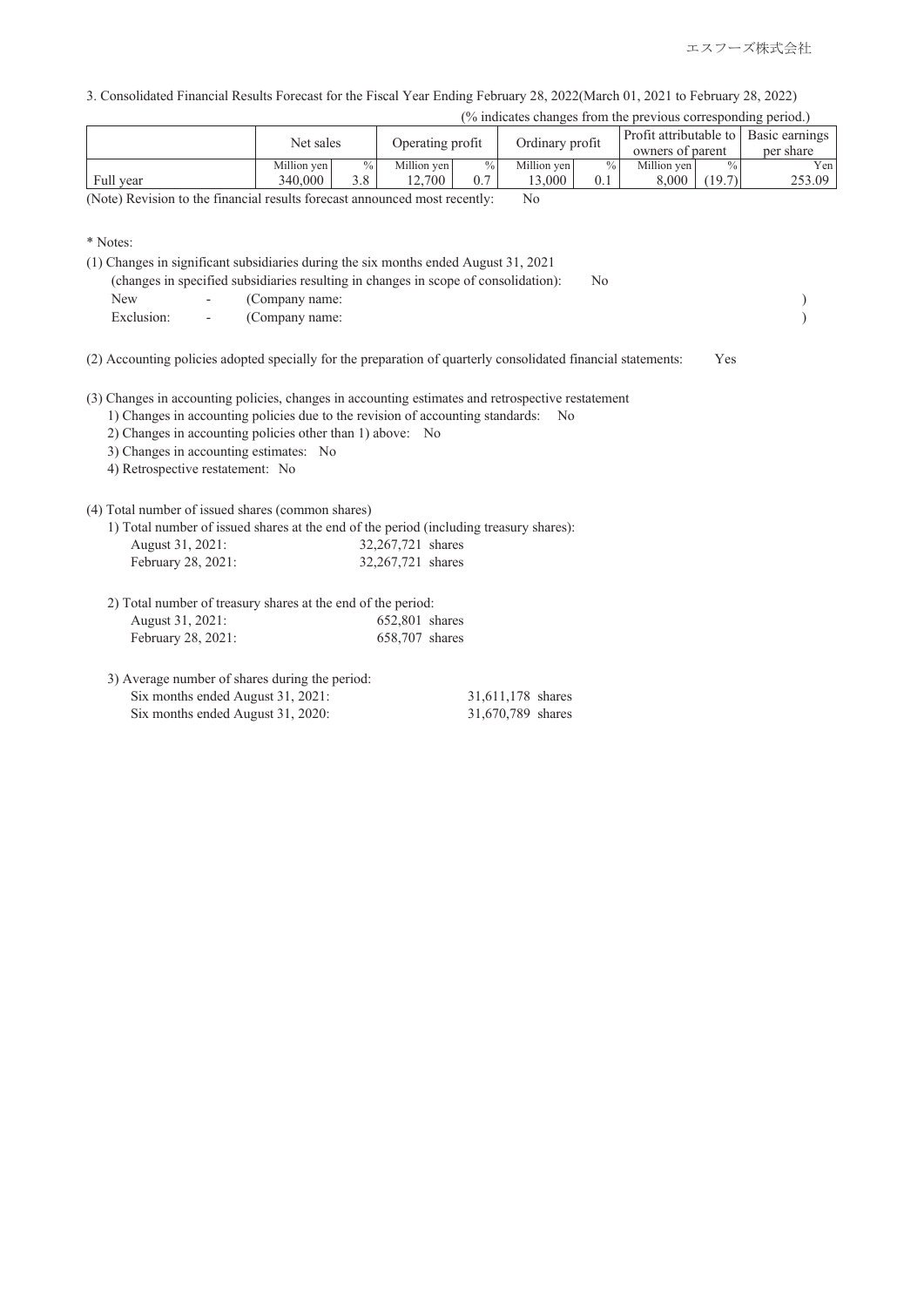## Quarterly Consolidated Financial Statements

## Quarterly Consolidated Balance Sheets

|                                       |                        | (Million yen)        |
|---------------------------------------|------------------------|----------------------|
|                                       | As of February 28,2021 | As of August 31,2021 |
| Assets                                |                        |                      |
| Current assets                        |                        |                      |
| Cash and deposits                     | 40,284                 | 35,287               |
| Notes and accounts receivable - trade | 32,754                 | 35,585               |
| Merchandise and finished goods        | 20,286                 | 27,594               |
| Work in process                       | 1,630                  | 1,744                |
| Raw materials and supplies            | 3,965                  | 3,971                |
| Other                                 | 3,550                  | 4,340                |
| Allowance for doubtful accounts       | (61)                   | (73)                 |
| Total current assets                  | 102,409                | 108,449              |
| Non-current assets                    |                        |                      |
| Property, plant and equipment         |                        |                      |
| Buildings and structures              | 55,371                 | 56,222               |
| Accumulated depreciation              | (25,795)               | (27, 048)            |
| Buildings and structures, net         | 29,575                 | 29,173               |
| Land                                  | 15,152                 | 15,252               |
| Other                                 | 34,501                 | 35,658               |
| Accumulated depreciation              | (23, 676)              | (24, 749)            |
| Other, net                            | 10,825                 | 10,909               |
| Accumulated impairment loss           | (3,162)                | (3,237)              |
| Total property, plant and equipment   | 52,391                 | 52,098               |
| Intangible assets                     |                        |                      |
| Goodwill                              | 100                    | 357                  |
| Other                                 | 537                    | 558                  |
| Total intangible assets               | 637                    | 916                  |
| Investments and other assets          |                        |                      |
| Investment securities                 | 13.220                 | 13.934               |
| Retirement benefit asset              | 118                    | 130                  |
| Other                                 | 3,823                  | 3,826                |
| Allowance for doubtful accounts       | (206)                  | (200)                |
| Total investments and other assets    | 16,955                 | 17,691               |
| Total non-current assets              | 69,984                 | 70,705               |
| Total assets                          | 172,394                | 179,154              |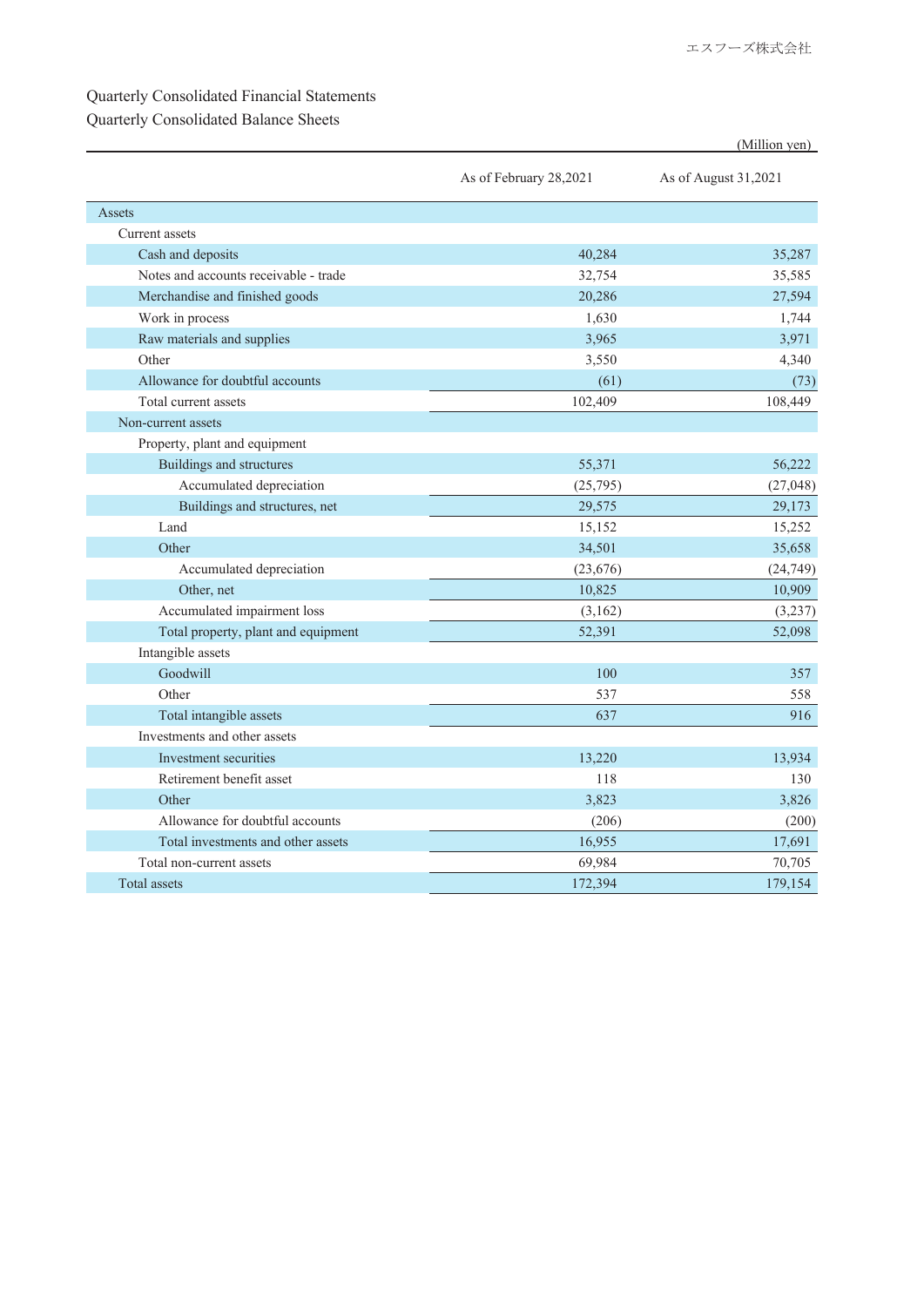(Million yen)

|                                                                         | As of February 28,2021 | As of August 31,2021 |
|-------------------------------------------------------------------------|------------------------|----------------------|
| Liabilities                                                             |                        |                      |
| Current liabilities                                                     |                        |                      |
| Notes and accounts payable - trade                                      | 24,032                 | 28,276               |
| Short-term borrowings                                                   | 7,825                  | 8,917                |
| Income taxes payable                                                    | 3,578                  | 2,053                |
| Provision for bonuses                                                   | 1,023                  | 1,270                |
| Other                                                                   | 12,107                 | 10,660               |
| Total current liabilities                                               | 48,568                 | 51,177               |
| Non-current liabilities                                                 |                        |                      |
| Bonds payable                                                           | 550                    | 500                  |
| Long-term borrowings                                                    | 24,052                 | 22,625               |
| Provision for retirement benefits for directors (and<br>other officers) | 220                    | 164                  |
| Retirement benefit liability                                            | 1,928                  | 1,948                |
| Other                                                                   | 2,568                  | 2,448                |
| Total non-current liabilities                                           | 29,319                 | 27,685               |
| <b>Total liabilities</b>                                                | 77,887                 | 78,863               |
| Net assets                                                              |                        |                      |
| Shareholders' equity                                                    |                        |                      |
| Share capital                                                           | 4,298                  | 4,298                |
| Capital surplus                                                         | 18,723                 | 18,739               |
| Retained earnings                                                       | 62,805                 | 67,388               |
| Treasury shares                                                         | (414)                  | (410)                |
| Total shareholders' equity                                              | 85,412                 | 90,015               |
| Accumulated other comprehensive income                                  |                        |                      |
| Valuation difference on available-for-sale<br>securities                | 2,826                  | 3,300                |
| Deferred gains or losses on hedges                                      | (3)                    | 16                   |
| Foreign currency translation adjustment                                 | (281)                  | 338                  |
| Remeasurements of defined benefit plans                                 | 15                     | 14                   |
| Total accumulated other comprehensive income                            | 2,557                  | 3,669                |
| Non-controlling interests                                               | 6,536                  | 6,606                |
| Total net assets                                                        | 94,507                 | 100,291              |
| Total liabilities and net assets                                        | 172,394                | 179,154              |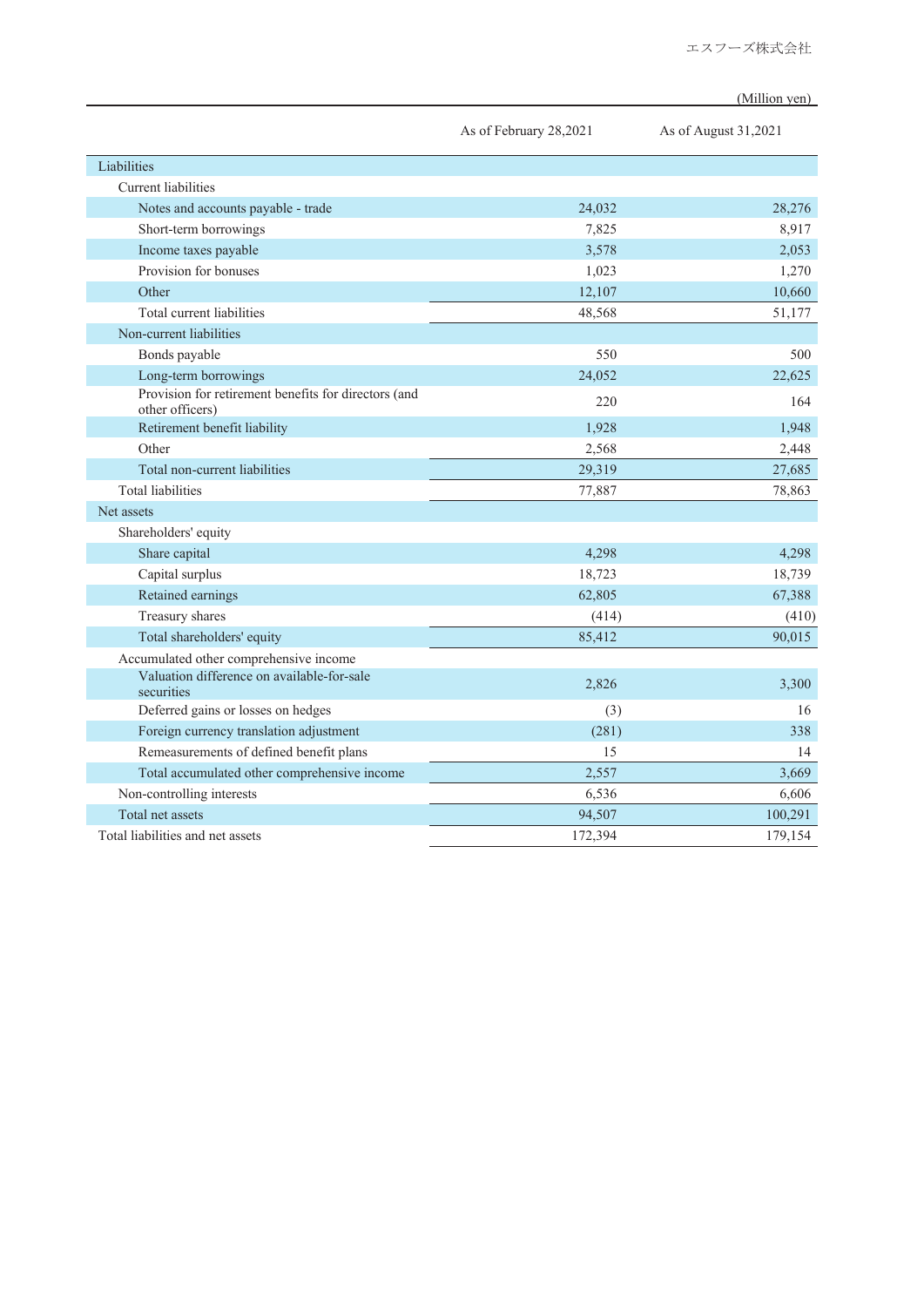#### Quarterly Consolidated Statements of Income and Comprehensive Income

Quarterly Consolidated Statements of Income (For the six months)

|                                                                  |                                            | (Million yen)                              |
|------------------------------------------------------------------|--------------------------------------------|--------------------------------------------|
|                                                                  | For the six months<br>ended August 31,2020 | For the six months<br>ended August 31,2021 |
| Net sales                                                        | 159,280                                    | 170,277                                    |
| Cost of sales                                                    | 134,263                                    | 142,864                                    |
| Gross profit                                                     | 25,016                                     | 27,412                                     |
| Selling, general and administrative expenses                     | 18,988                                     | 19,346                                     |
| Operating profit                                                 | 6,027                                      | 8,066                                      |
| Non-operating income                                             |                                            |                                            |
| Interest income                                                  | 37                                         | $8\,$                                      |
| Dividend income                                                  | 240                                        | 293                                        |
| Rental income from buildings                                     | 66                                         | 66                                         |
| Share of profit of entities accounted for using equity<br>method | 14                                         | 4                                          |
| Other                                                            | 240                                        | 217                                        |
| Total non-operating income                                       | 599                                        | 589                                        |
| Non-operating expenses                                           |                                            |                                            |
| Interest expenses                                                | 135                                        | 131                                        |
| Arrangement fee                                                  | 106                                        |                                            |
| Foreign exchange losses                                          | 43                                         | 13                                         |
| Rent cost                                                        | 53                                         | 23                                         |
| Other                                                            | 121                                        | 50                                         |
| Total non-operating expenses                                     | 460                                        | 218                                        |
| Ordinary profit                                                  | 6,166                                      | 8,438                                      |
| Extraordinary income                                             |                                            |                                            |
| Gain on sales of non-current assets                              | 4,050                                      | 2                                          |
| Gain on sales of investment securities                           | 12                                         | $\overline{2}$                             |
| Subsidy income                                                   | 185                                        | 270                                        |
| Compensation income                                              | $\overline{3}$                             | $\mathbf{1}$                               |
| Total extraordinary income                                       | 4,252                                      | 276                                        |
| <b>Extraordinary losses</b>                                      |                                            |                                            |
| Loss on disposal of non-current assets                           | 76                                         | 185                                        |
| <b>Impairment</b> loss                                           | 43                                         | 19                                         |
| Loss on store closings                                           | 10                                         | $\boldsymbol{0}$                           |
| Loss on temporary store closings                                 | 216                                        | 216                                        |
| Loss on tax purpose reduction entry of non-current<br>assets     | 181                                        |                                            |
| Other                                                            | $\mathbf{0}$                               | $\mathbf{1}$                               |
| Total extraordinary losses                                       | 529                                        | 424                                        |
| Profit before income taxes                                       | 9,889                                      | 8,290                                      |
| Income taxes                                                     | 3,460                                      | 2,557                                      |
| Profit                                                           | 6,428                                      | 5,732                                      |
| Profit attributable to non-controlling interests                 | 176                                        | 138                                        |
| Profit attributable to owners of parent                          | 6,252                                      | 5,594                                      |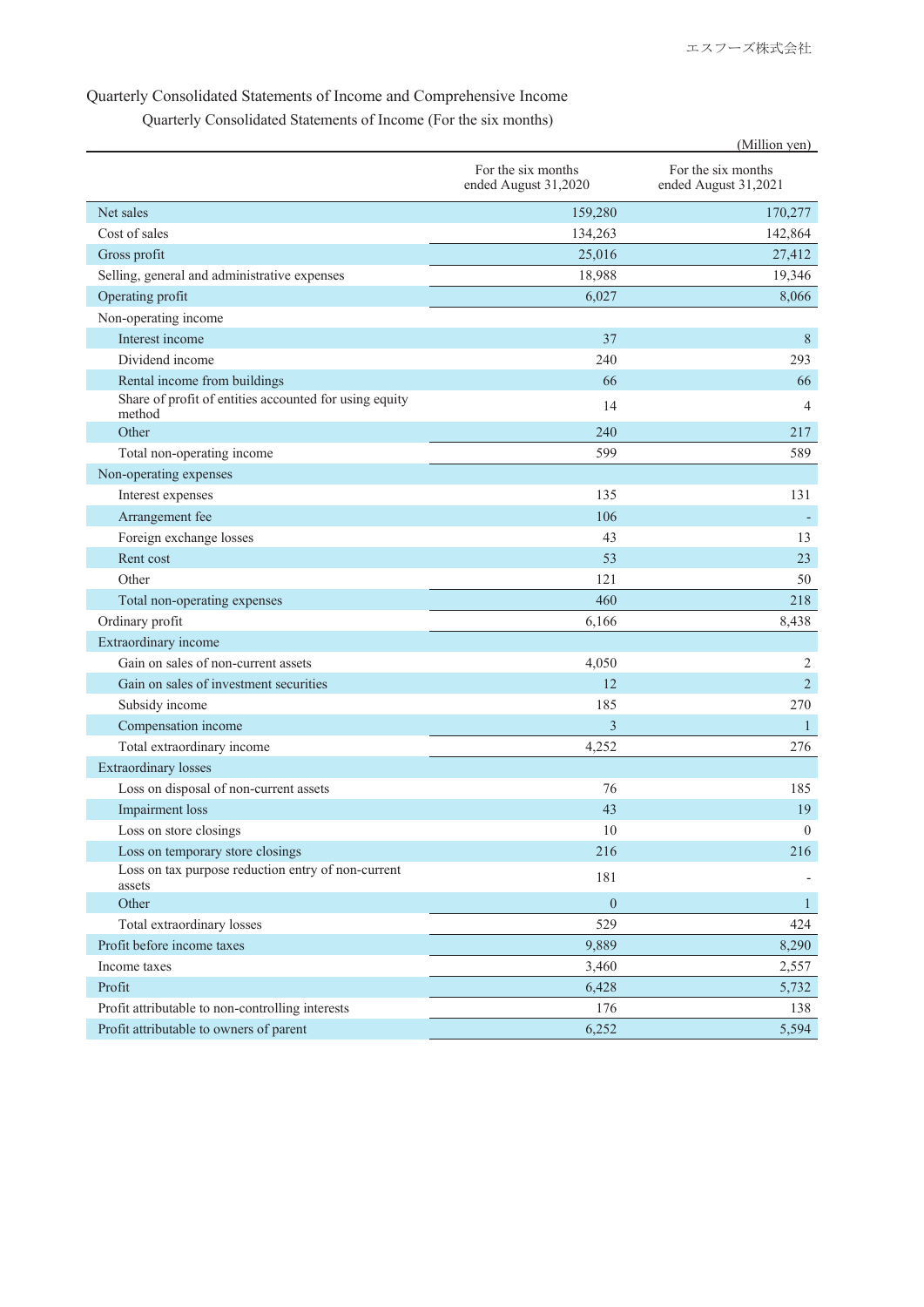|                                                                                      |                                            | (Million yen)                              |
|--------------------------------------------------------------------------------------|--------------------------------------------|--------------------------------------------|
|                                                                                      | For the six months<br>ended August 31,2020 | For the six months<br>ended August 31,2021 |
| Profit                                                                               | 6,428                                      | 5,732                                      |
| Other comprehensive income                                                           |                                            |                                            |
| Valuation difference on available-for-sale securities                                | 632                                        | 481                                        |
| Deferred gains or losses on hedges                                                   | 8                                          | 19                                         |
| Foreign currency translation adjustment                                              | (112)                                      | 616                                        |
| Remeasurements of defined benefit plans, net of tax                                  | 5                                          | (1)                                        |
| Share of other comprehensive income of entities<br>accounted for using equity method | (5)                                        | 3                                          |
| Total other comprehensive income                                                     | 529                                        | 1,119                                      |
| Comprehensive income                                                                 | 6,958                                      | 6,851                                      |
| Comprehensive income attributable to                                                 |                                            |                                            |
| Comprehensive income attributable to owners of<br>parent                             | 6,763                                      | 6,706                                      |
| Comprehensive income attributable to non-controlling<br>interests                    | 194                                        | 145                                        |

#### Quarterly Consolidated Statements of Comprehensive Income (For the six months)